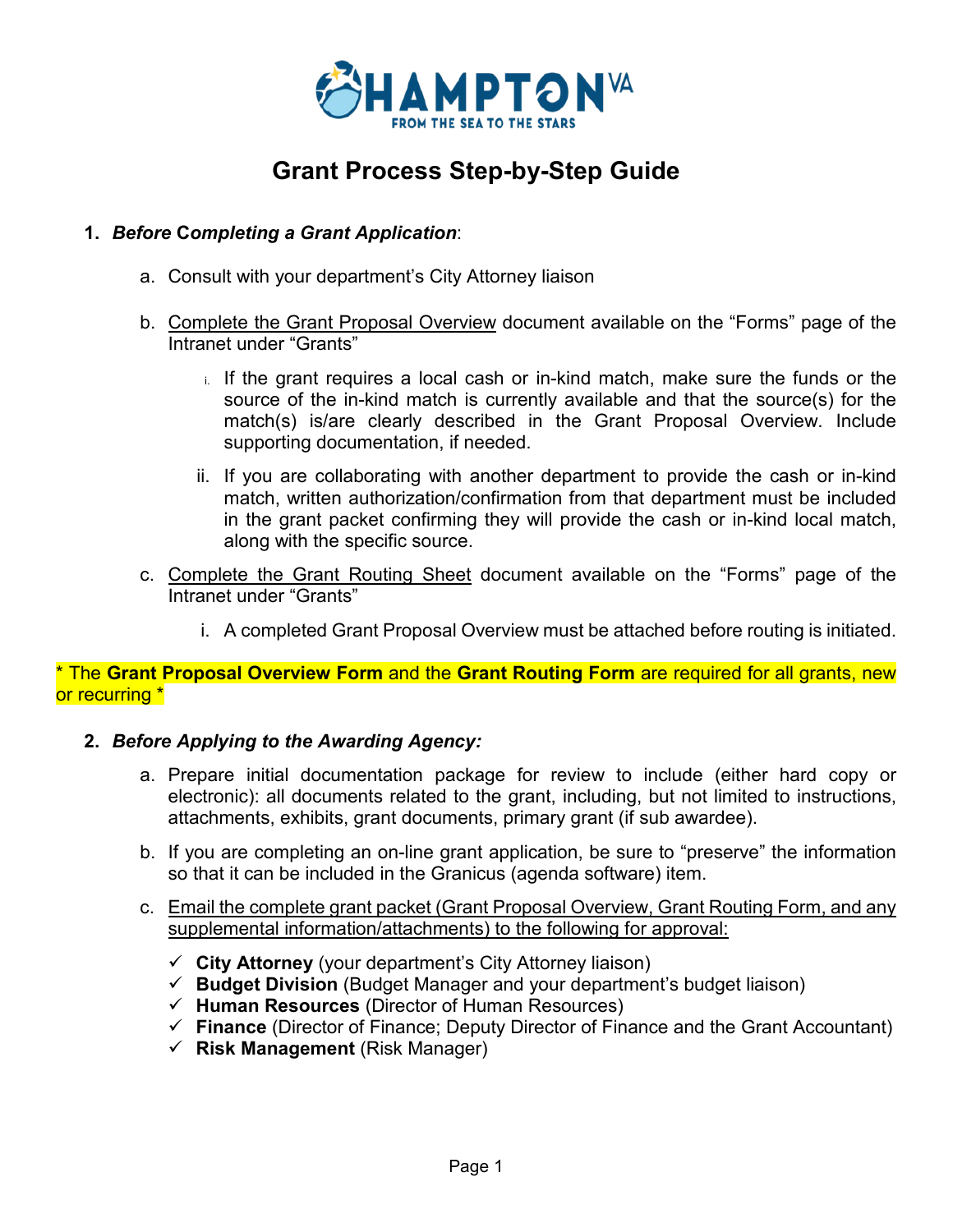

# **Grant Process Step-by-Step Guide**

## **2.** *Before Applying to the Awarding Agency: (Cont'd)*

Written approval can be provided through email. For efficiency, a single email containing all of the necessary documentation should be sent out simultaneously to the respective departments for approval. See attached "Sample A"

### *3. After the grant is awarded:*

- a. After the grant award has been received, and if there are no changes to the application or condition(s), the grant may now be placed in Granicus for City Council acceptance and appropriation of funds. \* If there are any changes to any component of the grant, consult with your department's City Attorney liaison for advice on whether to re-route the grant for a second approval or continue with the placement of the grant on the Council agenda.\*
- b. Grant-related items go before City Council only when the grant has been awarded and a grant award letter is in hand and can be attached to the agenda item. City Council approval is not needed for grant applications.
- c. Reference "Quick Tips for Submitting Grants City Council Agenda" and Sample Agenda Item(s) document available on the "Forms" page of the Intranet under "Grants" to write the Agenda Item in Granicus
- d. Work with your department's City Attorney liaison to redact sensitive information, i.e. employee names(s) and salary(ies), etc. from any attachments

## *4. City Council Approval*

- a. Read the "Quick Tips Who to Contact" document available on the "Forms" page of the Intranet under "Grants"
- b. All grant awards must be approved by City Council before any funds awarded can be expended. This also applies to the electronic draw down of funds. Grant funds should not be drawn down until City Council has formally accepted and appropriated the Grant award.
- c. Grants are generally approved by City Council via the "Consent" agenda, but may be removed from the Consent agenda or otherwise placed if City Council has questions or desires to discuss a grant before voting. It may be necessary for you or a representative from your department who is familiar with the grant to attend the City Council meeting during which a vote will take place on your grant. Confer with your City Attorney prior to that meeting to coordinate.